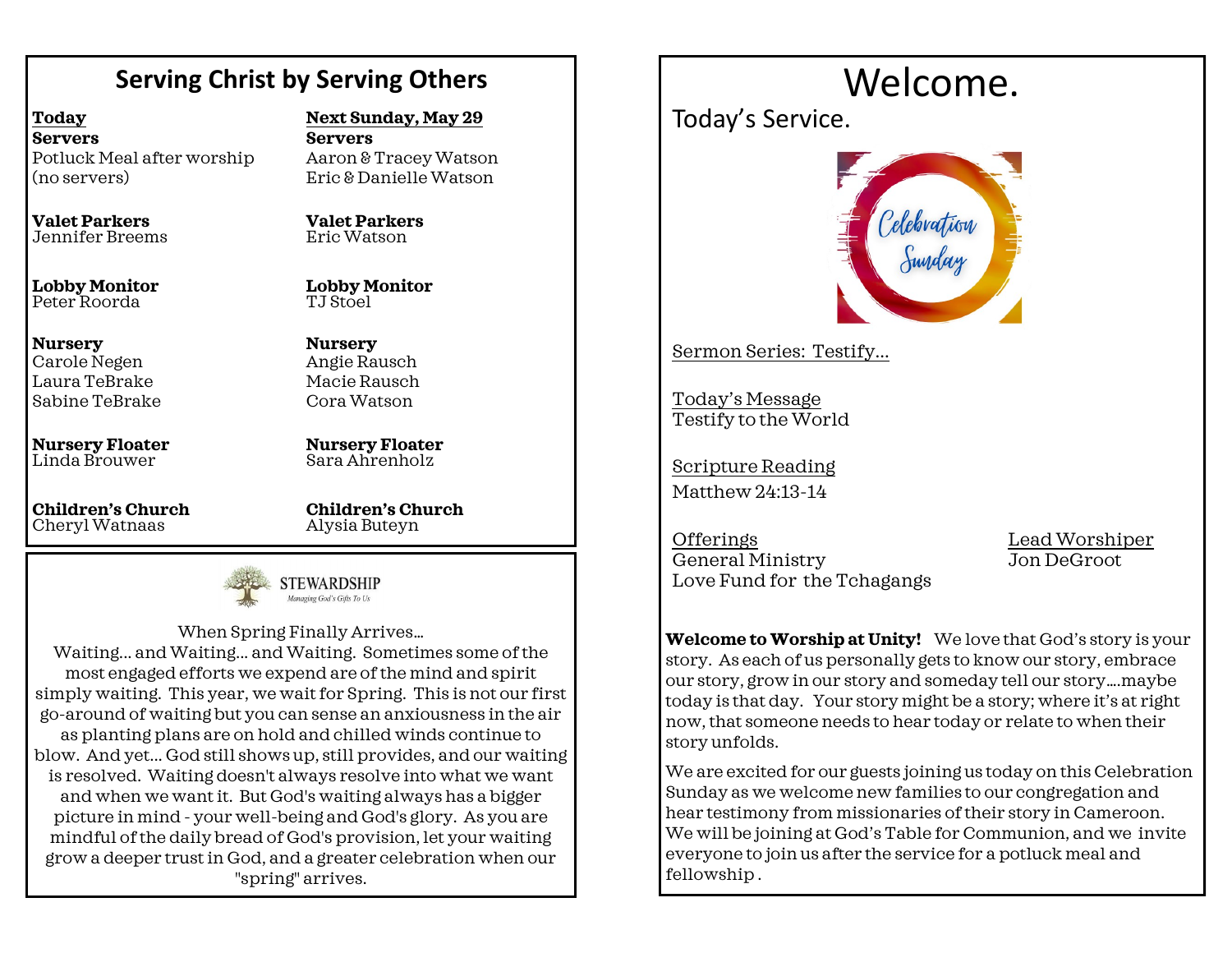

#### **Welcoming of New Families**

- ~ Travis & Becky Berry with Clayton & Lydia
- ~ Todd & Stacy Broberg with Riley & Andrew
- ~ Nate & Tolli Duininck with Sidney & Bo
- ~ Bill & Pam Harrington with Christopher & Ryan
- ~ Barb Lewandowski
- ~ Levi & Katrina Post with Thalia

~ Nick & Karissa Sing with Kaleb Sing, Kyndra Sing, Coltyn Marcus, Blake Marcus, Xara Sing, Etta Marcus, Berklee Sing, Layne Sing

- ~ Emma Swierenga
- ~ Katie TeBrake

**Global Testimony from Cameroon** - dear friends and ministry partners of Jeff & Sheryl Brown, Patrice & Nadege Tchagang

#### **Unity Testimonies**

#### **Communion**

**Celebration Potluck -** you are all invited to join us in continuing this Celebration by gathering with food and fellowship after the service.



#### **Sunday (Today)**

**9:30a.m.:** Worship Celebration Children's Church for ages 3 to PreK will be during the service. Coffee Time - Fair Trade coffee by Dunn Bros.

**Friday 6:30a.m.:** Men's Bible Study

#### **College Graduates...**

Congratulations to **Katie TeBrake** on graduating from Trinity Bible College with degrees in Elementary Education and Biblical Studies. She will be starting her teaching career at CMCS this fall in the 2nd grade.

Congratulations to **Dieula "Lala" Moise** in receiving her nursing pin in the LPN program at Ridgewater College. For now, she plans to continue working at Bethseda.



**A Blessing Meal** is being planned by our Fellowship Team, **Friday evening, June 3rd from 4-7pm** to bless our community and the visitors coming for the area wide garage sales. All are invited to join us for this meal.

## FAMILY **FANMI = YOU BEL&NG**

#### **Every year, Children of the Promise holds a Spring Campaign. This year our theme is Fanmi = You belong.**

Family, or "Fanmi" in Haitian Creole, is at the core of Children of the Promise's ministry. We ask that you join with us in learning about and celebrating the ways God uses unique family structures to serve the needs of the children we serve. Our goal is to raise \$75,000 towards general operations, which will allow us to sustain the day-to-day ministry of providing support and care for at-risk children and families in Haiti. We are excited to announce that we have already raised just under \$17,000 in the first two weeks! We are excited and prayerful about what thenext four weeks will hold for us as we trust in God's provision. Please consider partnering with us in prayer and giving. Visit our website to give at childrenofthepromise.org. Every \$30 donation will receive a unique spring campaign t-shirt in the mail or we can set up a time for you to pick up in our Willmar Office! And follow us on Facebook/ Instagram to receive unique spring campaign content!



We would love to give you an opportunity to submit a family photo for our updated, revised **Unity Church Directory** coming out in August. You are welcomed to submit to : unitycrcoffice@gmail.com before August 1.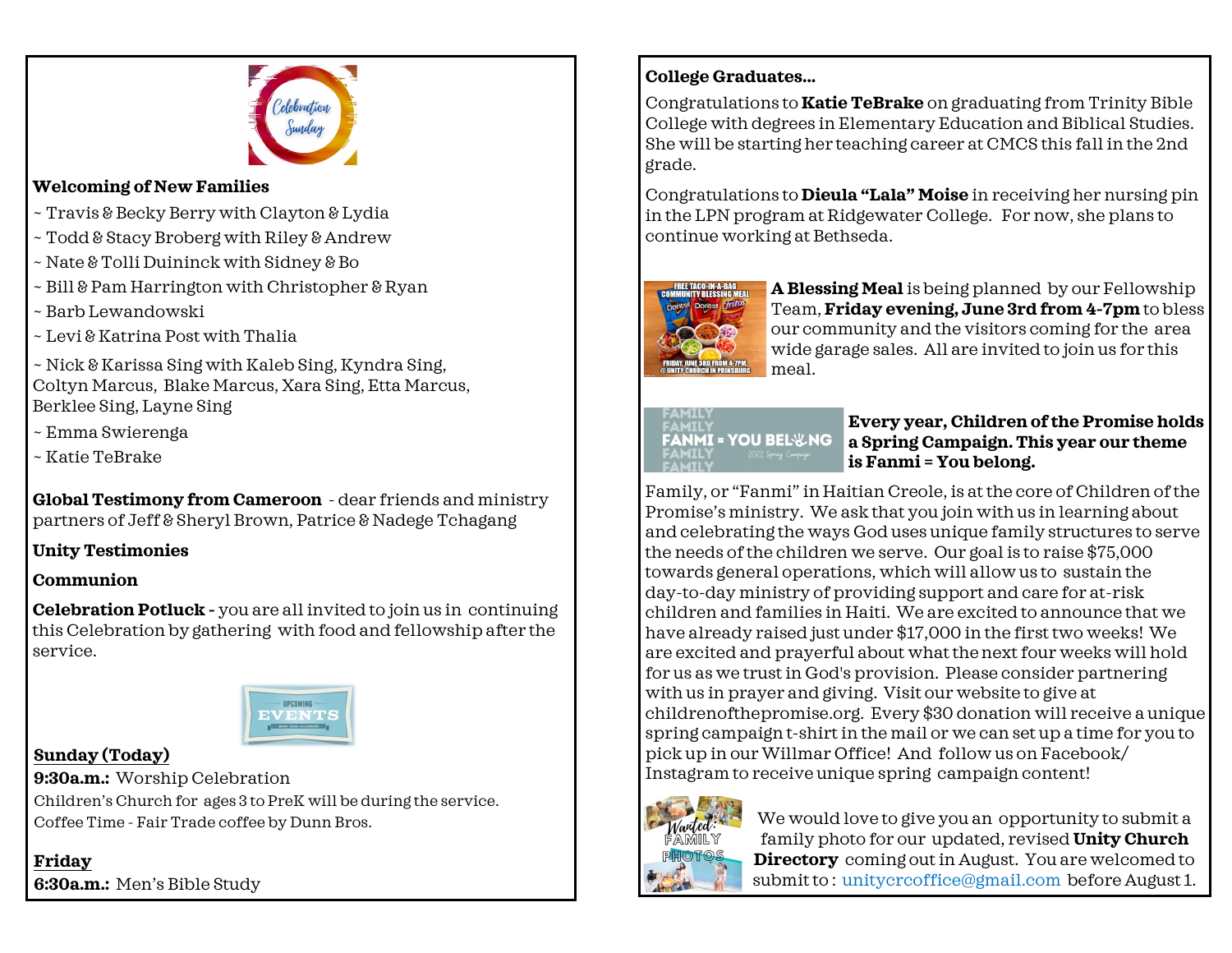#### **Call to Prayer:**

Continue to lift up **Roger Ulferts** as he adjusts to a new chemo regimen. Prayers for strength and appetite as well as for God's sustaining peace to uphold him and the family.

Please lift up **Carl Bloomberg, brother-in-law to Harris and Lee Duininck** as he remains hospitalized following heart surgery. Recovery is slow and prayers are needed for healing.

Keep **Lois Cook's brother, Clarence Ledeboer**, in your prayers this coming week as on Tuesday he will be having a full day of chemo treatments for two spots in his liver.

Former member and church officer here at Unity, **Gene Troyer**, passed away following a 15-month battle with cancer. The Visitation and Memorial service will take place Sunday, May 22 in Kalona, Iowa (Gene's hometown). Details and service information can be found here: *https://www.peterseimfuneralhome.com/obituaries/ gene-troyer-1* The family is requesting memorials go to the Mennonite Central Committee, a relief agency that Gene and Louise regularly volunteered for. Cards can be sent to: Troyer family, 6376 156th St. Apple Valley, MN. 55124

We continue to pray for God's peace for all in **our ag community and their families**. Pray for the timing of God such that this will allow for timely planting and a full harvest.

With this the recent economic surge of inflation is beginning to strain homes and budgets. **Pray for wisdom** for our leaders and for the mercy of God to intervene.

**If you would like to receive prayer requests and notes** regarding the needs and joys of families within our church and community, please email Kerry Breems with your preferred email address to *kerrybreems@gmail.com*

May God continue to pour out His grace and love into the lives of those from our fellowship with ongoing needs. Please remember...

*Ray (& Sadie) Tellinghuisen Roger (& Linda) Ulferts Marilyn Wieberdink Willis (& Gret) Wubben John Negen Jeff (& Sheryl) Brown Jim Himmelspach Norm (& Val) Duininck Shirley Bonnema Dorothy Slagter Bob & Rosie Huizenga Tonya Larson's sister Deb* 

*Kerry's brother-in-law, Herm Mitch (& Pat) Marcus Gar (& Beth) Jasper Jim Ninneman Hub & Marilyn Wieberdink Betty Ammermann's sister, Pat Brenda Ten Pas' mother, Marian Randy (& Carla) Slagter Lauren Espinoza Logan Erickson Greg Verner's mom, Sharon*



**Trinity Hill Prayer Requests -** Pray that God would continue to lead them and empower them by His Spirit as they are sent into their neighborhoods and communities to share His love in word and deed.

Pray that the Spirit would help them connect with their neighbors and that they would be salt and light in the world.

Pray for their youth and children's ministries. Their GEMS program just wrapped up for the year. They have a new children's ministry during Sunday worship and they are planning Vacation Bible School for June 15-17 and 19. Pray that those ministries would grow and flourish and that many kids would hear and know about God's love for them.

Pray that God would lead them and provide for them as they consider their location long term. It could mean simply staying where they are, or perhaps moving a to a more permanent location that they could call their own. Pray for discernment and wisdom as they seek God's leading and that God would continue to provide for their needs.

Pray for their church as they continue to mourn the loss of their pastor, Arlan Koppendrayer. Pray for healing, comfort, and peace. They miss Arlan and they are thankful for all that God did through him, and they are grateful for the way that God has walked alongside them during this time of change and transition.